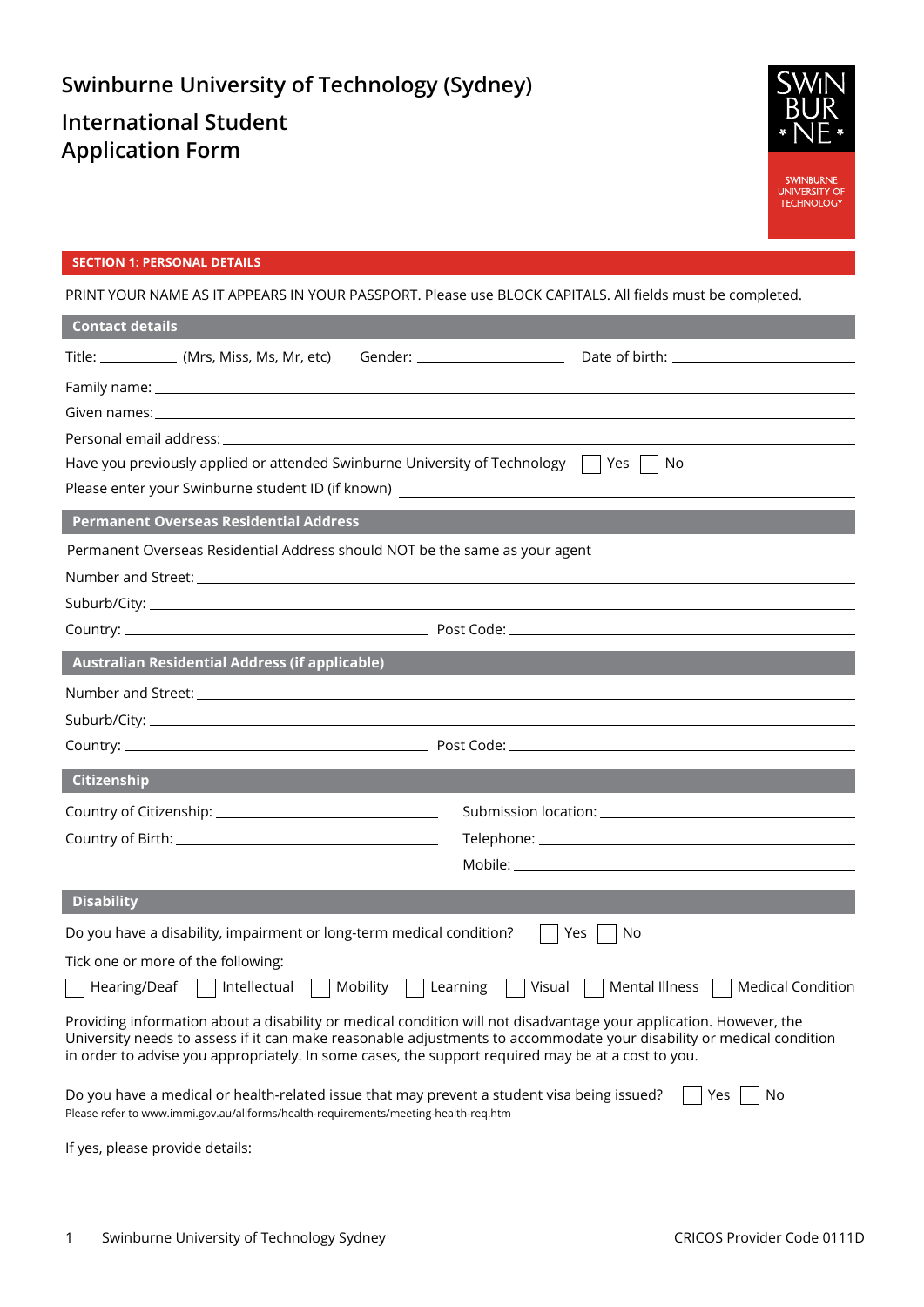| <b>Visa</b>                                                                                               |     |
|-----------------------------------------------------------------------------------------------------------|-----|
| Do you hold a valid Australian visa?  <br>  Yes  <br>No                                                   |     |
|                                                                                                           |     |
| Have you arrived in Australia? $\vert$   Yes $\vert$   No                                                 |     |
| Are you intending on applying for an Australian visa? $\vert$   Yes     No                                |     |
| Visa sub-class:                                                                                           |     |
| Where are you applying Onshore or Overseas? $\Box$ Onshore<br>Overseas                                    |     |
| Have you previously been excluded or suspended from Swinburne or any other educational institution<br>Yes | No. |

| Have you previously been excluded or suspended from Swinburne or any other educational institution $ $ $ $ Yes $ $ $ $ N |  |  |
|--------------------------------------------------------------------------------------------------------------------------|--|--|
| for academic or non-academic reasons?                                                                                    |  |  |

## **SECTION B: COURSE PREFERENCES**

| <b>Course Name</b>                                        | Cricos Code | Intake date/year |
|-----------------------------------------------------------|-------------|------------------|
| Master of Information Technology (Professional Computing) | 0617556     |                  |
| Master of Information Technology                          | 0017425     |                  |
| Master of Construction and Infrastructure Management      | 088131F     |                  |

## **SECTION C: ENGLISH LANGUAGE PROFICIENCY**

| Have you taken an English Proficiency Test within the last 12 months? $\Box$ Yes $\Box$ No |  |  |  |  |
|--------------------------------------------------------------------------------------------|--|--|--|--|
|--------------------------------------------------------------------------------------------|--|--|--|--|

If yes, please attach a certified copy of your results, or submit it immediately when available.

| <b>Name of Test</b>                                                                                | <b>Date of Test</b> | <b>Name of Test</b>                                                                                                                                                                                        | <b>Date of Test</b> |
|----------------------------------------------------------------------------------------------------|---------------------|------------------------------------------------------------------------------------------------------------------------------------------------------------------------------------------------------------|---------------------|
|                                                                                                    |                     |                                                                                                                                                                                                            |                     |
|                                                                                                    |                     | Pearsons Test of                                                                                                                                                                                           |                     |
| <b>Are you currently studying?</b> $\vert \cdot \vert$ Yes $\vert \cdot \vert$ No                  |                     | English (PTE)                                                                                                                                                                                              |                     |
|                                                                                                    |                     | If you are currently studying, attach documentation of all results and qualifications received to date.                                                                                                    |                     |
|                                                                                                    |                     |                                                                                                                                                                                                            |                     |
|                                                                                                    |                     |                                                                                                                                                                                                            |                     |
|                                                                                                    |                     | Date commenced:                                                                                                                                                                                            | (dd/mm/yyyy)        |
| <b>Previous Studies</b><br>recent qualification first.<br><b>Tertiary studies (post-secondary)</b> | (dd/mm/yyyy)        | Will you complete these studies prior to commencing at Swinburne? $\Box$ Yes $\Box$ No<br>Provide documentation of all results and qualifications for both complete and incomplete studies. List your most |                     |
|                                                                                                    |                     |                                                                                                                                                                                                            |                     |
|                                                                                                    |                     |                                                                                                                                                                                                            |                     |
| and the control of the control of<br>Date commenced:                                               | (dd/mm/yyyy)        | Date finished: $\frac{1}{\sqrt{1-\frac{1}{2}}}\$                                                                                                                                                           | (dd/mm/yyyy)        |
|                                                                                                    |                     |                                                                                                                                                                                                            |                     |
|                                                                                                    |                     |                                                                                                                                                                                                            |                     |
| Date commenced:                                                                                    |                     |                                                                                                                                                                                                            |                     |
|                                                                                                    | (dd/mm/yyyy)        |                                                                                                                                                                                                            | (dd/mm/yyyy)        |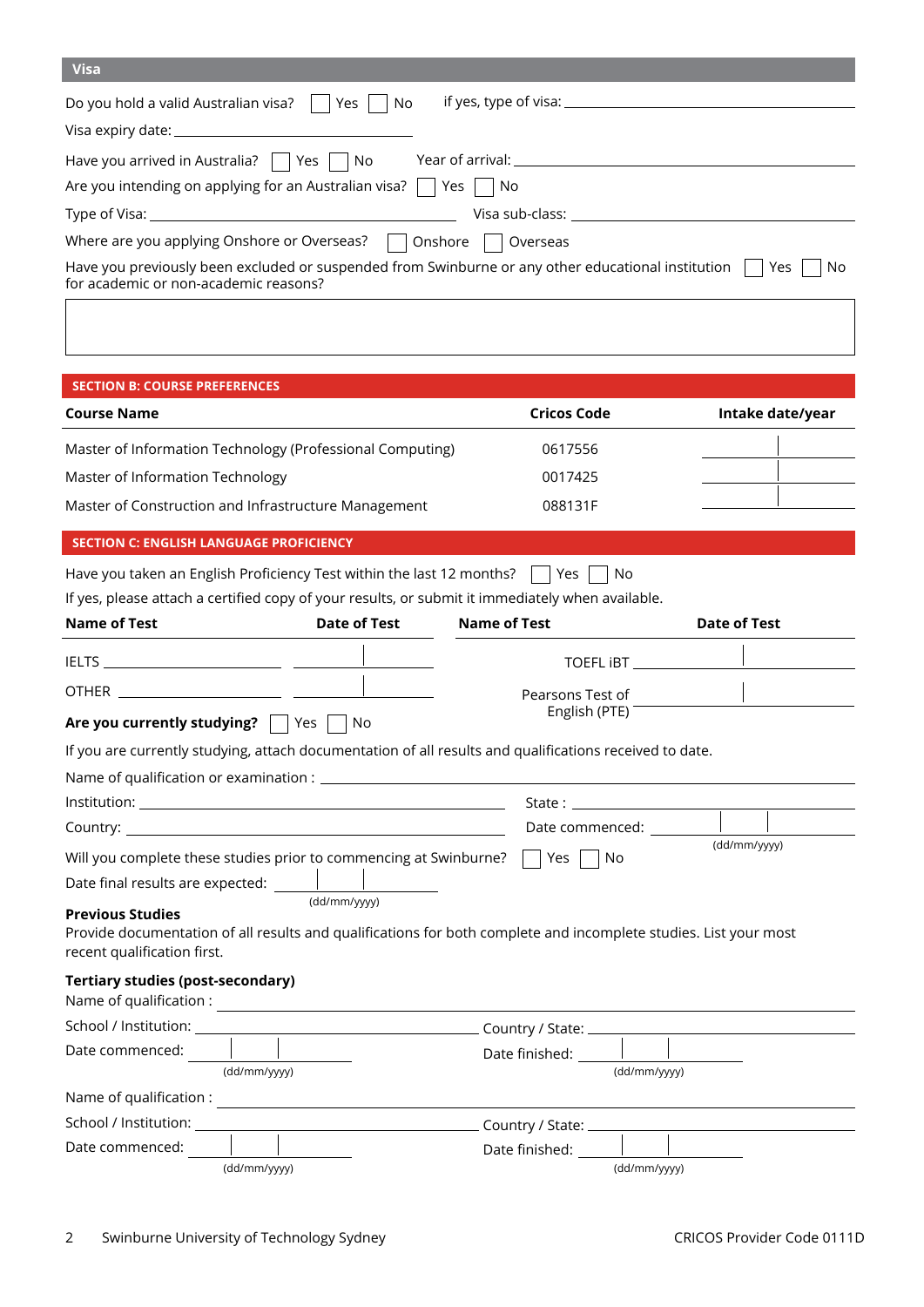#### **Secondary studies**

| Name of qualification :                  |                                                      |                                      |              |  |  |
|------------------------------------------|------------------------------------------------------|--------------------------------------|--------------|--|--|
| School / Institution:<br>Date commenced: | (dd/mm/yyyy)                                         | Country / State: _<br>Date finished: | (dd/mm/yyyy) |  |  |
| <b>SECTION D: ACCOMMODATION</b>          |                                                      |                                      |              |  |  |
|                                          | Do you need Swinburne to arrange your accommodation? | Yes<br>No.                           |              |  |  |

## **SECTION E: APPLICANT'S DECLARATION**

## APPLICANT DECLARATION

I declare that the information submitted with this application is true and complete. I further declare that any tertiary academic results submitted are a complete record of all results I have obtained from every tertiary institution I have attended.

I acknowledge that failure to disclose my academic record may result in the University revoking an offer or terminating my studies at any stage.

I authorise the University to seek verification of my academic and professional qualifications and work experience.

I understand that the University reserves the right to inform other tertiary institutions and regulatory agencies if any of the material presented to support my application is found to be false.

I understand that at the time of enrolment I may be required to supply originals of all documents used to support this application or at any given time throughout my enrolment.

I acknowledge that the University reserves the right to alter any course; subject; admission requirement or fee without prior notice.

I understand that the personal information I have provided may be released to government agencies as required by law.

I further understand that it may be disclosed to third parties for the purpose of progressing my application.

I acknowledge that I have read and understand the description of the program/s that I am applying for on Swinburne's website.

I authorise the University to access the Australian immigration Visa Entitlements Verification Online (VEVO) system at any time to obtain information on my visa status.

I declare that I am a genuine temporary entrant and genuine student and that I have read and understood conditions relating to requirements outlined on www.border.gov.au

I am aware of the tuition and living costs of my stay in Australia and have the financial capacity to meet such costs for the duration of my course. I will make timely payments of any fees or associated costs.

I understand that if I have any school-aged children or dependents accompanying me to Australia they must attend school and I will be required to pay a full fee if they are enrolled either in a government or non-government school.

Signature of applicant: Date: